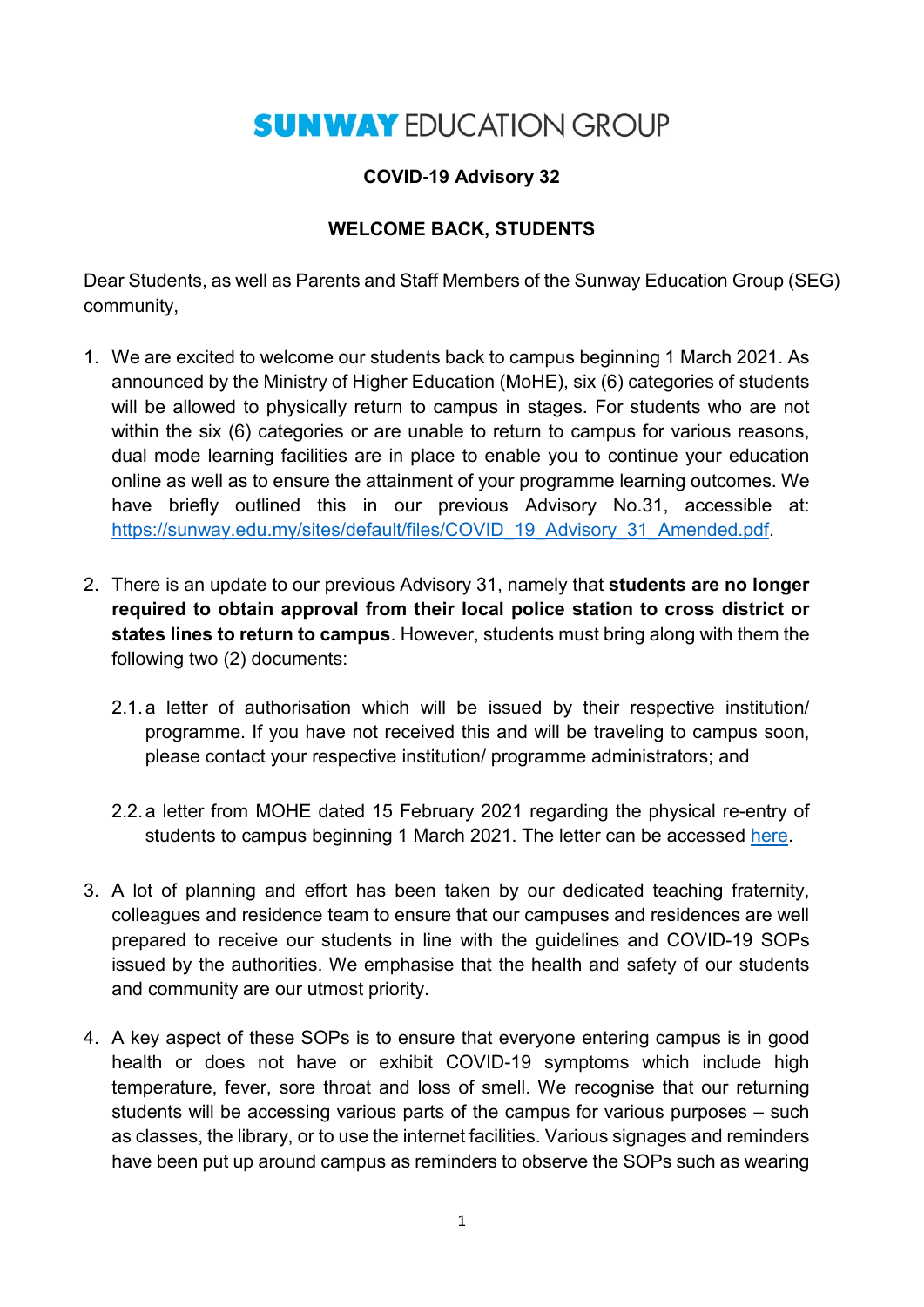of masks, sanitising of hands, and observing of physical distancing. In addition, we have included with this advisory, guidance on what to do in the event our students are feeling unwell or in the event a COVID-19 situation should arise. Please read them carefully and understand your role in ensuring that our campus remains safe for all.

- 5. At the institution and programme levels, our teaching and administrative staff have also issued various announcements and been in touch with our students as we enter this important phase. Parents and students at Sunway University, our Sunway Colleges as well as International Schools, should refer to and contact your respective institution or programme heads, as well as the programme administrators, in the event there are any arising queries. For ease of reference, we have included a **"Who to Contact?"** list with this advisory.
- 6. As a reminder, all students, staff and visitors entering campus are required to fill in the e-Declaration form as well as get their temperature checked at the entry points. Likewise, for entry into certain areas such as offices, cafeteria, or classrooms, you will need to scan our **eTrace QR code** before entering (this is similar to entering shops at a mall). Please ensure that your details are filled in correctly in the event that our SEG personnel need to contact you for health and safety reasons. Kindly note that any false declaration may be subjected to disciplinary and/or legal action as provided for under the law by the authorities.
- 7. All students and staff must play a role in reminding each other to strictly comply with the SOPs. If you are exhibiting COVID-19 symptoms or are feeling unwell in any way whatsoever, you will not be allowed to enter campus and are advised to go for a medical check-up. Entry to campus will only be allowed once you have fully recovered, have a medical certificate, or no longer exhibit any of the above-mentioned symptoms. The onus is very much on you to keep yourself, as well as those around you, safe.

Once again, we look forward to welcoming our returning students. As always, stay safe and stay healthy.

Thank you.

**Professor Elizabeth Lee**  Chief Executive Officer Sunway Education Group **1 March 2021**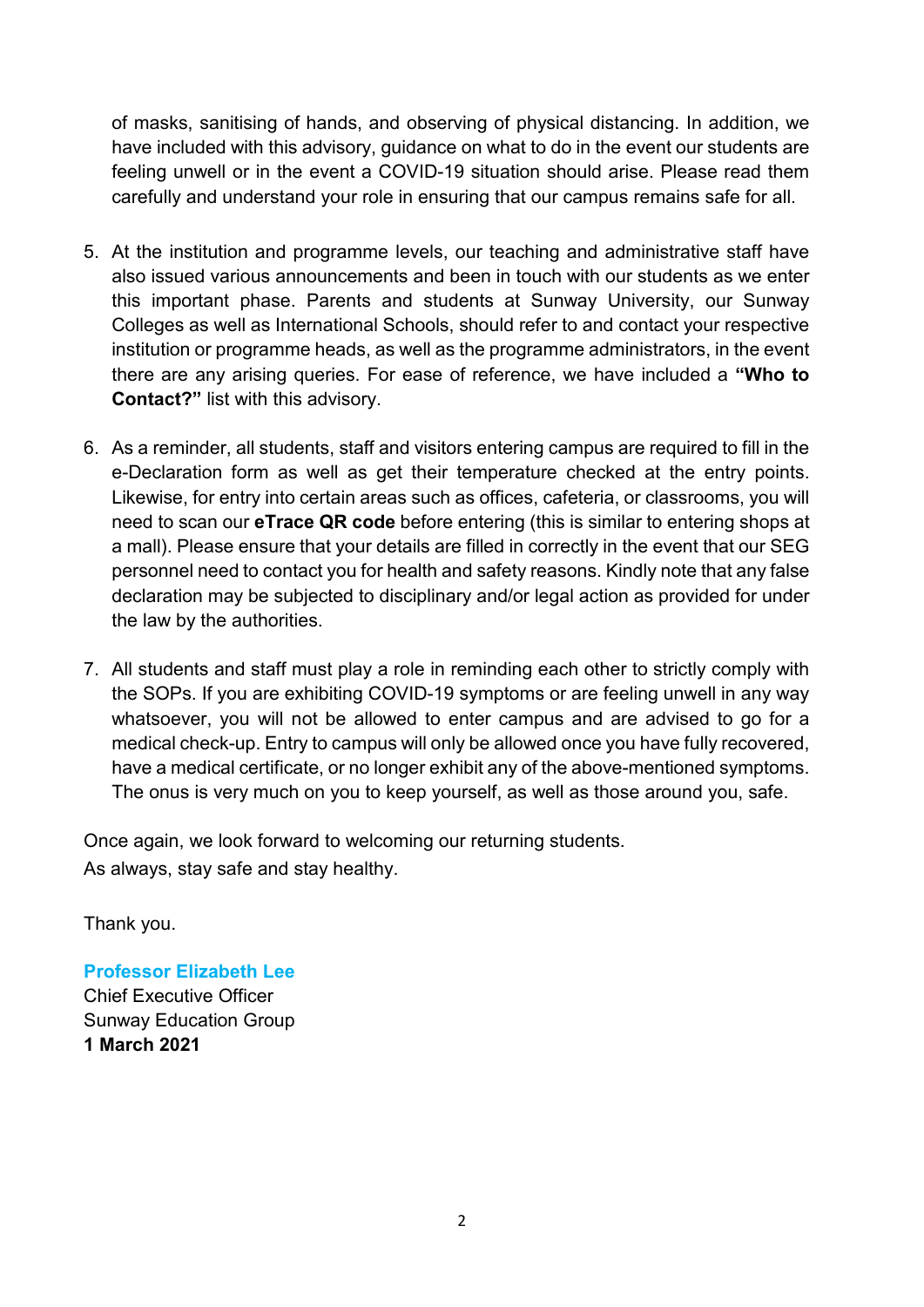# SEG COVID-19 Support: Who to contact?

# **SEG COVID-19 HELPLINE (6.00am-8.00pm):**

**+603 7491 3883 / 3884**

# **SUPPORT SERVICES**

| <b>DEPARTMENT</b>                             | <b>NAME OF</b><br><b>PERSONNEL</b>                                  | <b>CONTACT DETAILS</b><br>+603 7491 8622<br><b>Extension:</b> | Email:<br>@sunway.edu.my                            |
|-----------------------------------------------|---------------------------------------------------------------------|---------------------------------------------------------------|-----------------------------------------------------|
| <b>Health &amp; Safety</b>                    | <b>Saiful Bahari</b><br><b>Billy Chan</b>                           | 8520<br>8521                                                  | saifulba<br>billyc                                  |
| <b>Registry</b>                               | Jannice Tan<br><b>Chin Pek Yuen</b>                                 | 8114<br>8123                                                  | jannicet<br>pychin                                  |
| <b>Student LIFE</b>                           | <b>Teh Kean Sing</b><br><b>Juliana Yeo</b><br><b>Chai Pei Ling</b>  | 3039<br>3021<br>3027                                          | ksteh<br>julianay<br>peilingc<br>cc: studentsupport |
| <b>International</b><br><b>Office</b>         | <b>Ricky Lam</b><br>Aprilla Johnny Ruping<br><b>General Hotline</b> | 3833<br>3833<br>+6 019 336 2242                               | rickyl<br>aprillar                                  |
| <b>Mental Health</b><br><b>Hotline</b>        | <b>General Hotline</b>                                              | +6 018 389 3220                                               |                                                     |
| <b>Residence</b><br><b>Management</b><br>Team | <b>General Hotline</b>                                              | +603 7652 5500                                                |                                                     |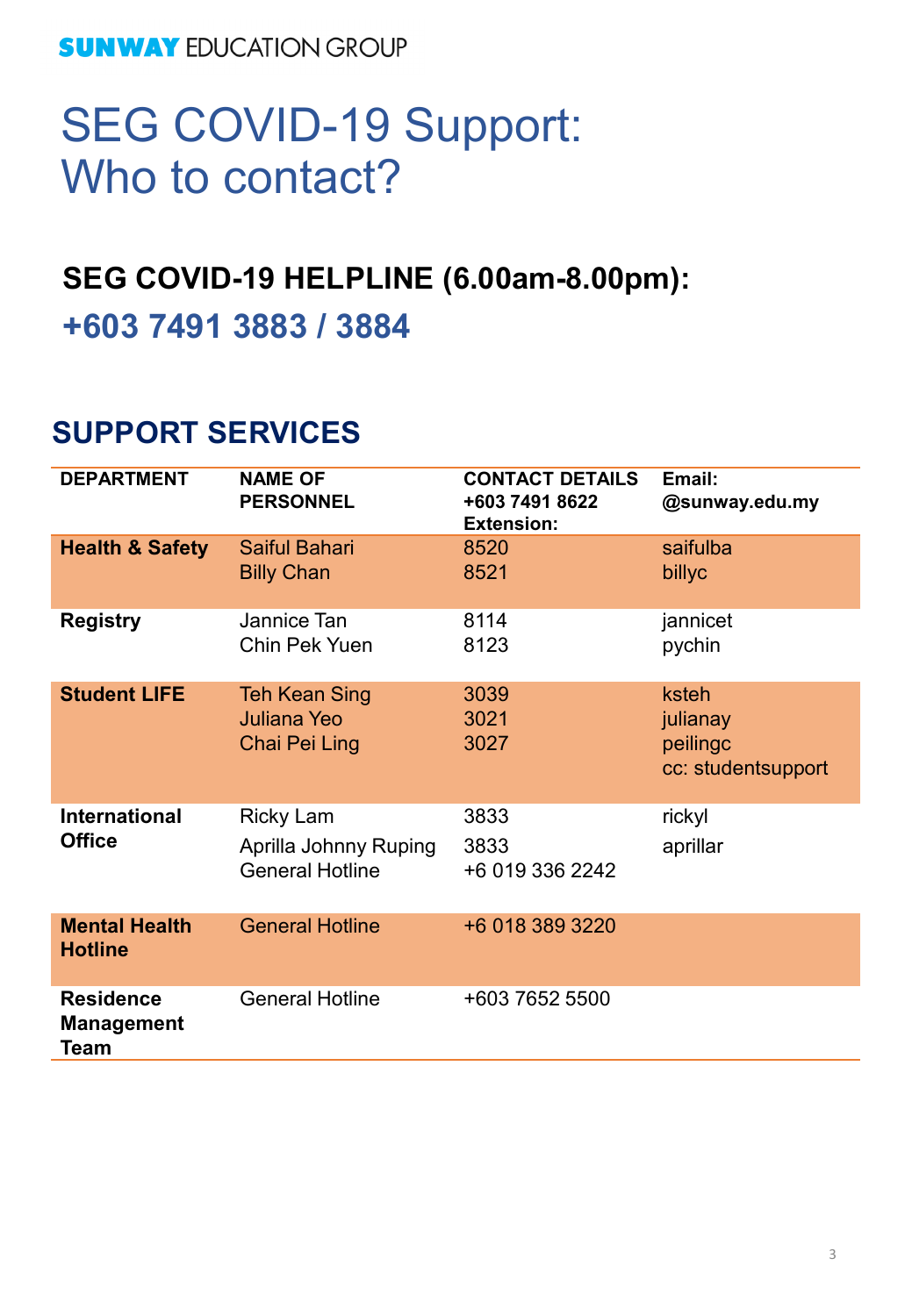# SEG COVID-19 Support: Who to contact?

# **PROGRAMME ADMINISTRATORS**

Programme Administrators have been appointed at each Institution/ School/ Programme level to provide support and advice to students.

# **SUNWAY UNIVERSITY**

| <b>Institution/ Programme</b>                                                                                     | Programme<br><b>Administrator (PA)</b>                          | <b>Contact</b><br><b>Details:</b><br>+603 7491<br>8622<br><b>Extension:</b> | Email:<br>@sunway.edu.my |  |
|-------------------------------------------------------------------------------------------------------------------|-----------------------------------------------------------------|-----------------------------------------------------------------------------|--------------------------|--|
| <b>School of Engineering and</b><br><b>Technology</b>                                                             | <b>General Hotline</b><br>Teo Wei Nie (Lead PA)                 | 7344<br>7186                                                                | set<br>weiniet           |  |
| <b>School of Arts</b>                                                                                             | <b>General Hotline</b><br>Chong Ai-Lee (Lead PA)                | 7494<br>7500                                                                | soa<br>aoileec           |  |
| <b>Sunway University Business</b><br><b>School</b>                                                                | <b>General Hotline</b><br>Sujatha Nagayah (Lead<br>PA)          | 7229<br>7255                                                                | subs<br>sujathan         |  |
| <b>School of Hospitality and</b><br><b>Service Management</b>                                                     | <b>General Hotline</b><br>June Quay (Lead PA)                   | 7612<br>7238                                                                | shsm<br>quay             |  |
| <b>School of Medical and Life</b><br><b>Sciences</b>                                                              | <b>General Hotline</b><br>Wan Noorazila Wan<br>Othman (Lead PA) | 7415<br>7441                                                                | smls<br>noorazilaw       |  |
| <b>School of Mathematical</b><br><b>Sciences</b>                                                                  | Eric Tan<br><b>Bernice Ching (Lead</b><br>PA)                   | 7117<br>7224                                                                | tptan<br>bernicecyf      |  |
| <b>Centre for American Education</b>                                                                              | Shamni Nadesan (PA)                                             | 7199                                                                        | shamnin                  |  |
| <b>Jeffrey Sachs Centre on</b><br>Sustainable Development/<br>Jeffrey Cheah Institute on<br><b>Southeast Asia</b> | Kavitha Ambigabadi<br>(PA)                                      | 7632                                                                        | kavithaa                 |  |
| <b>Centre for English Language</b><br>(IEP)                                                                       | Stella Cherubin (PA)                                            | 3388                                                                        | stellac                  |  |

# **SUNWAY INTERNATIONAL SCHOOL**

| <b>Institution/Programme</b> | <b>Programme</b><br>Administrator | <b>Contact Details:</b><br>+603 7491 8622<br>Extension: | Email:<br>@sunway.edu.my |
|------------------------------|-----------------------------------|---------------------------------------------------------|--------------------------|
| <b>SIS</b>                   | Low Fun Fun                       | 5002                                                    | funfunl                  |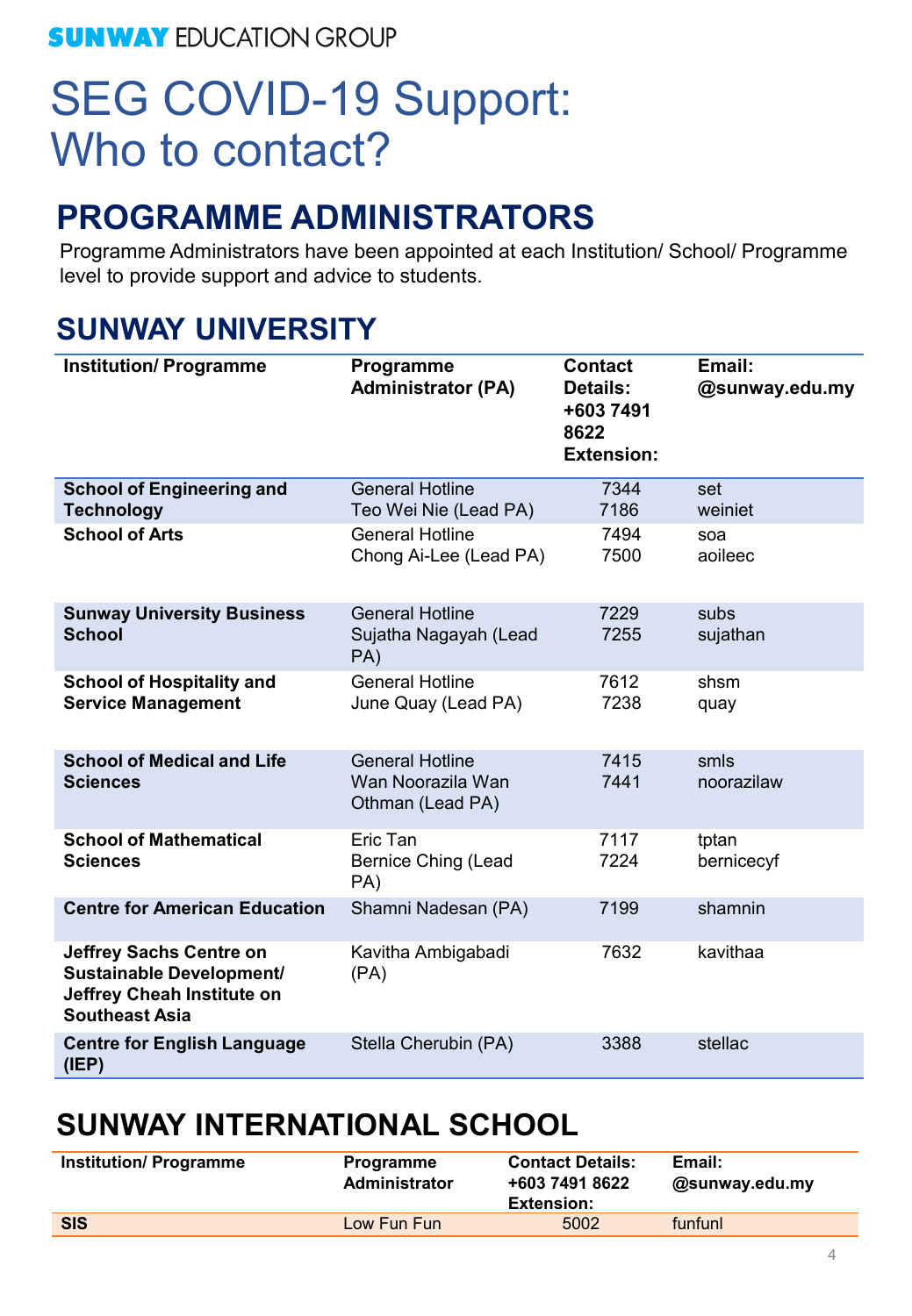# SEG COVID-19 Support: Who to contact?

# **SUNWAY COLLEGE**

| <b>Institution/Programme</b>                                              | Programme<br>Administrator                                   | <b>Contact Details</b><br>+603 7491 8622<br><b>Extension:</b> | Email:<br>@sunway.<br>edu.my | <b>DID No:</b> |
|---------------------------------------------------------------------------|--------------------------------------------------------------|---------------------------------------------------------------|------------------------------|----------------|
| <b>Australian Matriculation</b>                                           | Vanitha S                                                    | 8192                                                          | vanitha                      | 03-7491 3744   |
| <b>Programme (AUSMAT)</b>                                                 | Sumathi<br>Balasubramaniam                                   | 8201                                                          | sumathib                     | 03-7491 3745   |
| <b>Cambridge GCE A-Level</b>                                              | <b>Ruth Cheah</b>                                            | 8301                                                          | ruthc                        | 03-7491 3746   |
| (A-LEVEL)                                                                 | Irma Chan                                                    | 8118                                                          | irmac                        | 03-7491 3768   |
| <b>Canadian International</b><br><b>Matriculation Programme</b><br>(CIMP) | George McEwan                                                | 8320                                                          | georgemc                     | 03-7491 3769   |
| <b>Monash University Foundation</b>                                       | Lee Thye Cheong                                              | 8148                                                          | tclee                        | 03-7491 3770   |
| Year (MUFY)                                                               | Helen James<br>Solamadan                                     | 8188                                                          | helenj                       | 03-7491 3771   |
| <b>Sunway Diploma Studies (SDS)</b>                                       | Adawiah Norli Yusuf                                          | 3150                                                          | anorli                       | 03-7491 3748   |
|                                                                           | Jennifer Ding                                                | 3053                                                          | jenniferd                    | 03-7491 3772   |
| •Diploma in IT<br><b>.Diploma in Computer Science</b>                     | Nicholas Jeremy<br>Francis                                   | 3056                                                          | nicholasf                    | 03-7491 3751   |
| •Diploma in Business<br><b>Administration</b>                             | Gobindran Raj<br>Rajagopal                                   | 3050                                                          | gobindranr                   | 03-7491 3749   |
| *Diploma in Accounting &<br><b>Finance</b>                                | Leon Siew Lin                                                | 3054                                                          | siewlinl                     | 03-7491 3752   |
| •Diploma in Communication<br>•Diploma in Interactive Media                | Nurzalina Ramli                                              | 3055                                                          | nurzalinar                   | 03-7491 3750   |
| <b>Sunway Foundation</b><br>Programme (SFP)                               | Suzana Ahmad<br>Ramli                                        | 8281                                                          | suzanar                      | 03-7491 3753   |
| <b>Sunway TES CAE</b>                                                     | <b>Tan Bee Sim</b>                                           | 8012                                                          | bstan                        | 03-7491 3773   |
| <b>•CAT &amp; ACCA</b>                                                    | Lum Pey Wah                                                  | 8056                                                          | pwlum                        | 03-7491 3774   |
| <b>•CFAB &amp; ICAEW</b>                                                  | <b>Theresa Soh</b>                                           | 8053                                                          | theresas                     | 03-7491 3775   |
| CFA, & CPA Australia<br><b>Programmes</b>                                 | Michelle Choo                                                | 8013                                                          | michellec                    | 03-7491 3776   |
| <b>MICPA Programme</b>                                                    | <b>Emily Chung</b>                                           | 8061                                                          | emilyc                       | 03-7491 3777   |
| <b>Victoria University Bachelor of</b><br><b>Business (VUBB)</b>          | Dr. Jason Cheok                                              | 3170                                                          | cheokbc                      | 03-7491 3755   |
| <b>Sunway College Velocity</b>                                            | Ruma Lopes                                                   | 1115                                                          | ruma                         |                |
| <b>Sunway College Kuching</b>                                             | Joseph Lim                                                   |                                                               | jlim@swck.<br>edu.my         | 082-451 221    |
| <b>Sunway College Ipoh</b>                                                | Wan Nor Haliza Wan<br>Harun<br>Ramasubain V.<br>Pulogasingam |                                                               | norhalizaw<br>subainp        | 05-5454 398    |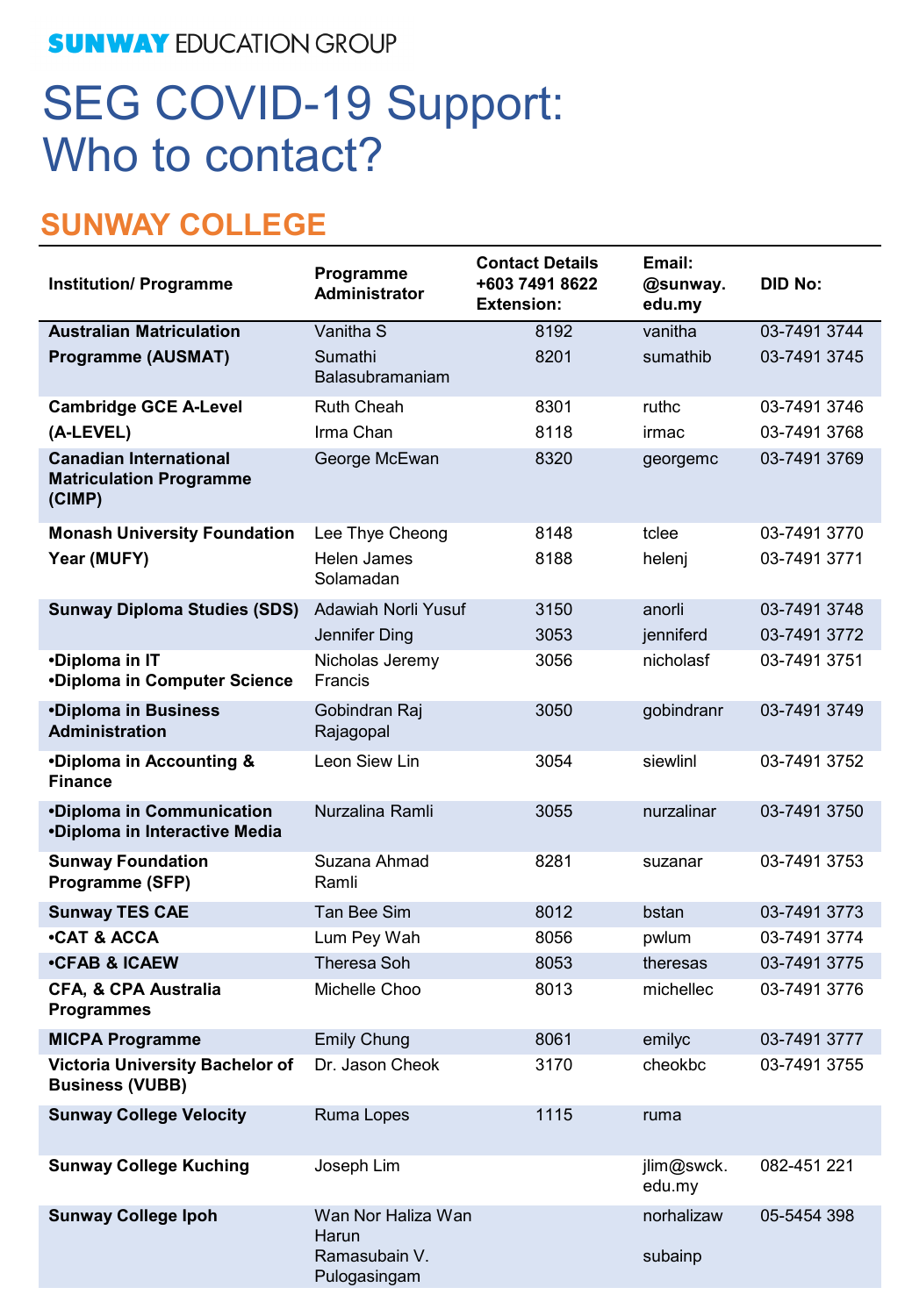# **Understanding** the Different COVID-19 Contact Tiers

How close do you have to be to a COVID-19 positive case to undergo testing or quarantine? The following exposure tier system, adapted from MOH guidelines and advice from Sunway Medical Centre, can help shed light (and what happens if you are within the tier).



#### **Tier 4**

Individuals having sustained contact within 1 meter or less with a person in Tier 3.

**There is deemed to be no identifiable risk**. Does not require self-isolation or home quarantine and can return to work.

#### **Tier 3**

Individuals having sustained contact within 1 meter or less with a person in Tier 2.

**Does not require home quarantine** and can return to campus as there was no direct contact with a COVID-19 positive person.

**Does not require medical attention unless symptoms develop.** Must continue to practise good personal hygiene, wear a mask at all times, maintain social distancing and adhere to all campus SOPs.

#### **Tier 2**

You are a close contact *i.e.* individuals having sustained direct close contact within 1 meter or less with a confirmed case of COVID-19/Tier 1.

**What to do?** Close contacts identified by SEG Health & Safety based on eTrace/ by Institutions/ Schools will be notified following the case investigation. Or if individual knows they are a close contact, to notify SEG.

**What happens?** All tier 2 close contacts must self-quarantine and stay home/ residence for 10 days from the last contact date with a person who has tested positive for COVID-19. **MOH will contact you and arrange for a COVID-19 test.**  The individual will be allowed to return to campus once given the all-clear from the health authorities.

#### **Tier 1**

A **confirmed case of COVID-19** i.e. an individual with laboratory confirmation of infection with COVID-19, irrespective of clinical signs or symptoms.

**What to do?** Individual must also immediately notify their respective Programme Administrators / Institution/ School.

**What happens?** MOH protocol for quarantine activated and will contact individual. SEG Health & Safety will do contact tracing. Deep cleansing and disinfectant exercise to be carried out immediately at affected areas.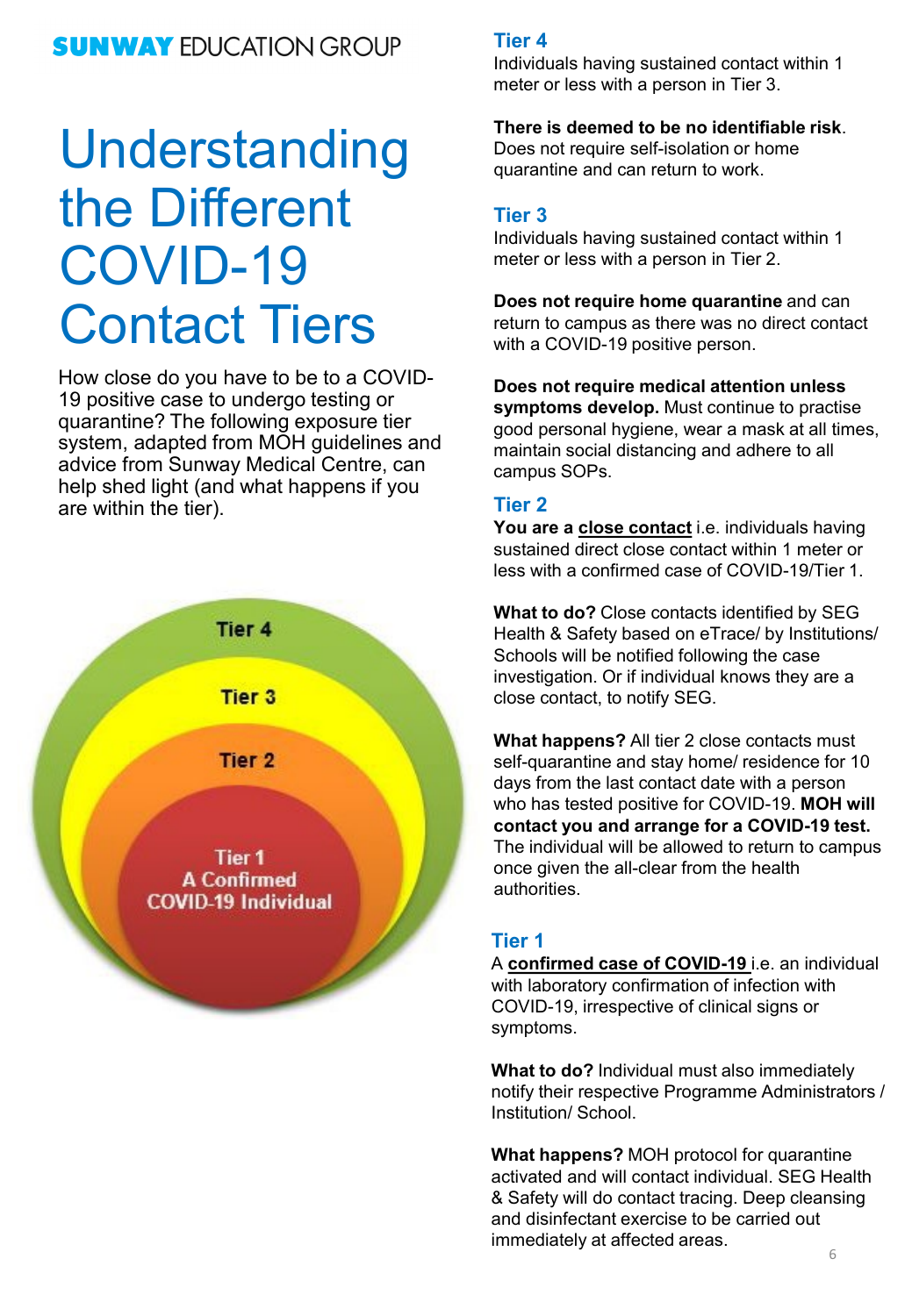## **FLOWCHART A: WHAT TO DO IF A STUDENT DISPLAYS OR ANSWERS "YES" IN THE E-DECLARATION THAT THEY HAVE COVID-19 SYMPTOMS**

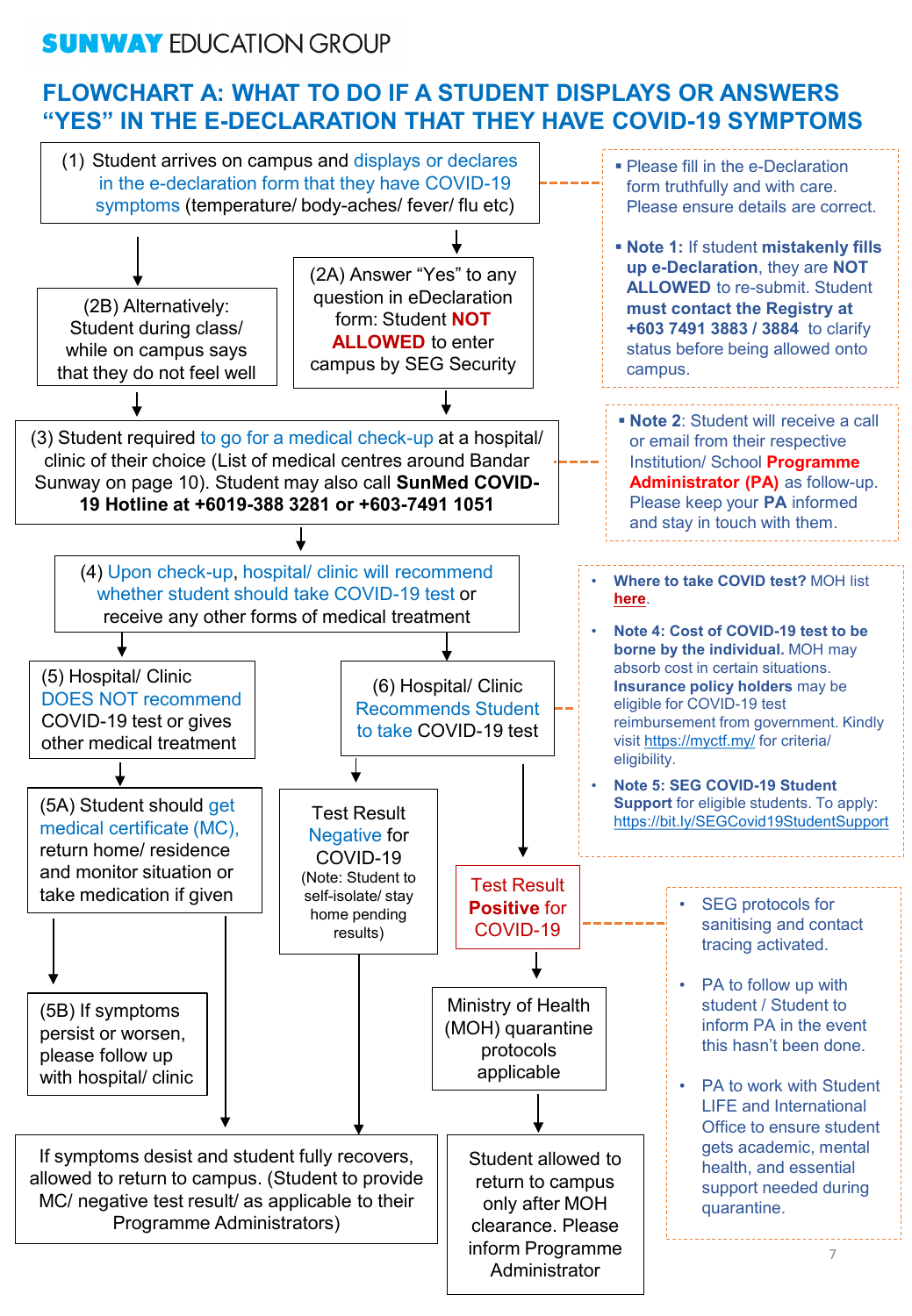# **FLOWCHART B: WHAT IF A STUDENT IS CONFIRMED COVID-19 POSITIVE AND HAS RECENTLY BEEN ON CAMPUS?**

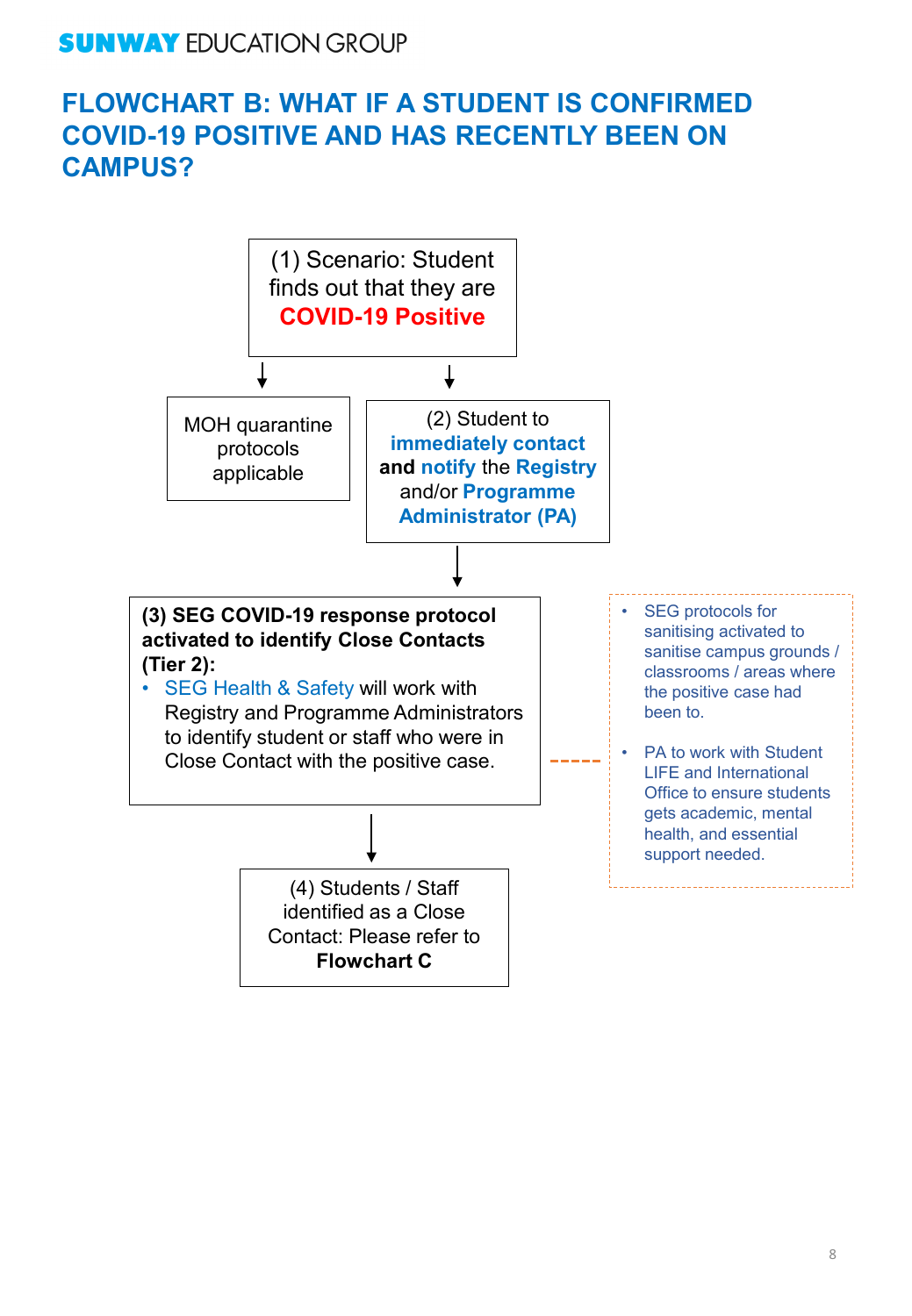# **FLOWCHART C: WHAT IF A STUDENT IS A COVID-19 CLOSE CONTACT (TIER 2)?**

#### **Definition of Close Contact according to MOH:**

Individuals having sustained contact with a confirmed COVID-19 case in the preceding **10 days**:

- either face to face less than 1 meter apart or had physical contact with a COVID-19 positive patient.
- Includes individuals staying in the same household, classroom, place of worship or others.